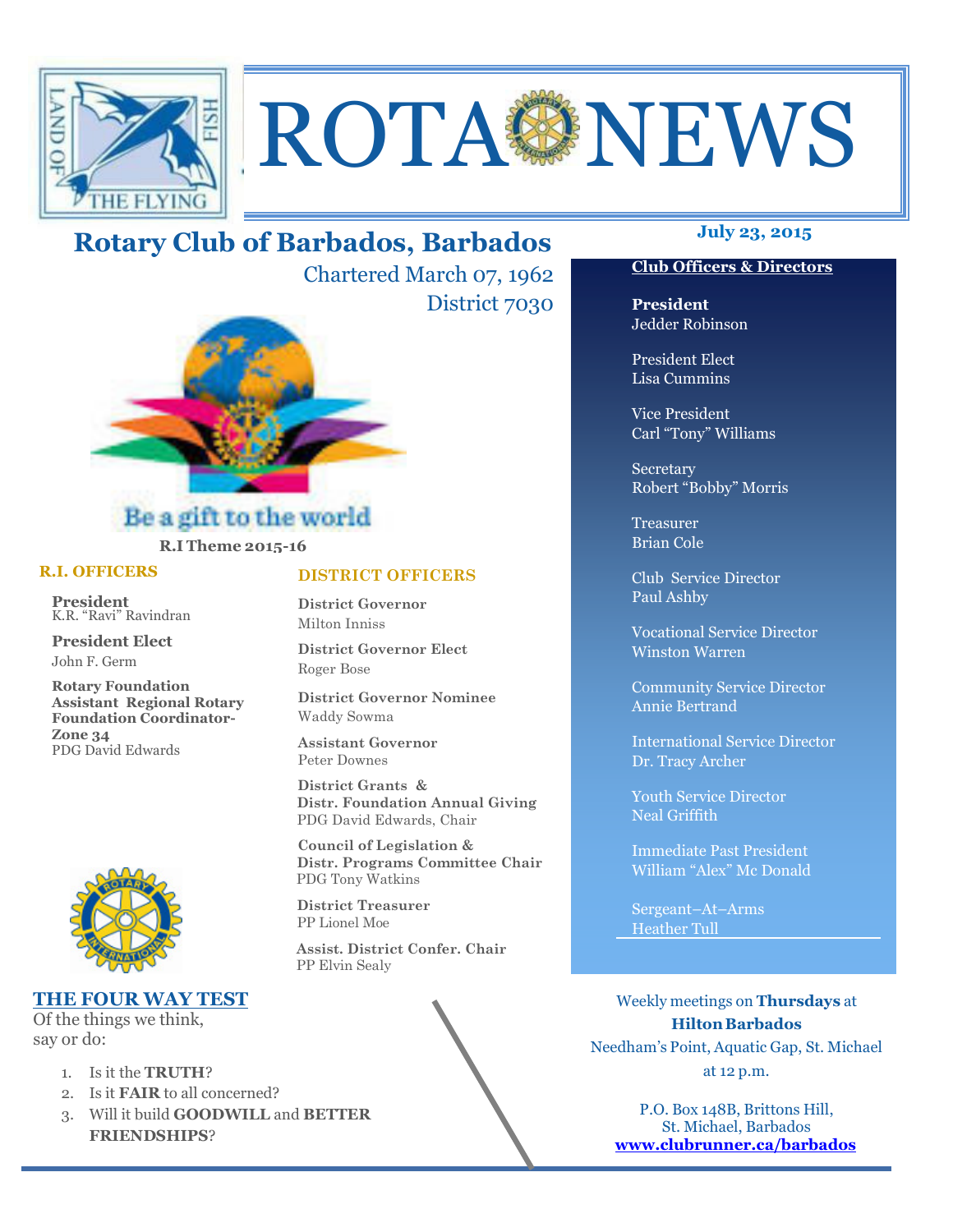#### **THE ROTARY CLUB OF BARBADOS WELCOMES ALL VISITING ROTARIANS AND GUESTS**

**Today is a Fellowship Meeting with Guest Speaker Justice Leroy Inniss, QC who will speak on** *"Civics - How Government Works - the Barbadian context".*

#### Our Greeters are Vice President & Past President Tony Williams & Chair Joel Brathwaite

#### **Vice President & Past President C.A "Tony" Williams,**

**PHF** joined the Rotary Club of Barbados on November 27, 2003. His Classification is Commercial Banking. He was introduced by Secretary & Past President Bob Morris.



During his year as President for the Year 2012-13 the Club Project was engaged in refurbishing two wards at the St. Michael Geriatric Hospital. Also in his year Mini MUN was started.

Past President Tony has been and continues to be very active in the Club, currently he serves as Vice President.

Following is a listing of his activities:

Chairman Interact-2004-2006. Chairman Interact. In 2005-06 he accompanied students from the St. Michael School to M.U.N.A. (Model United Nations Assembly) in Trinidad.

For 2006-07 he served as Director Vocational Service and organised Rotary Talks to Schools and the CEO forum at UWI. For the Pride of Workmanship Awards (POWA), two persons each from National Assistance Board and the National Council on Substance Abuse were awarded.

Continuing as VS Director for 2007-08 he organised another CEO forum and for the POWA four persons from Special Olympics were recognised. He organised Mini RYLA at Queens College for 30 students from various schools.

Past President Tony served as Secretary for 2008-2010 Secretary, - 2011 -12 Fundraising Chairman for 2011-12 and IPP 2013-14. His service to the Club was recognised with a Paul Harris Fellowship in July 2011.

#### **Vocational Service Chair, Rotarian Joel Brathwaite** joined the

Club on July 21, 2006. His Classification is Communications - Postal Services. He was introduced to the Club by PP Lionel A. Moe. He has served as a member of the Club Bulletin Committee 2007-2011, Drug Awareness & Environment 2011-12. For 2012-13 he served on the Children's Homes and Environment subcommittees and for 2014-15 Vocational Service, Environment sub-committees. For 2015-16 he serves as the Chair of the VS Committee.



Joel continues to accept the responsibility for guaranteeing the timely delivery of The Rotarian, in his capacity as the retired Post Master General.

**Meet Our Guest Speaker -** Justice W. LeRoy Inniss, Q.C.

Justice Inniss is a Queen's Counsel who practised as an attorneyat-law in Barbados. He is a past president of the

*—————————————————————————————————————————————————————* 

Barbados Bar Association. He was appointed as a Judge of the High Court of Barbados and retired in 2006.

His publications include:-

- Civics for Barbados
- Civics for the Eastern Caribbean
- The Constitution and you Barbados

#### **HIGHLIGHTS FROM THE FELLOWSHIP MEETING OF JULY 16, 2015 WHERE TWO NEW MEMBERS WERE INDUCTED**

*President Jedder, at his presentation indicated that he would be seeking to induct ten (10) new members to the Club during his year of service.* 

#### *Following is a summary of the Bios of our two newest members.*

### FIONA J. HINDS, LL.M., LL.B.

FIONA J. HINDS is an Attorney-at-Law in Barbados having been admitted to practice law some 22 years ago.

She is currently a Partner at the Law firm of Carrington & Sealy where she heads the Intellectual Property Group specializing in copyright and trademark law and issues arising under the law of Passing Off and the Laws dealing with breach of Confidence and Unfair Trading practices.



Academically, Ms. Hinds attained her Bachelor of Laws degree with Upper Second Class Honours from the University of the West Indies in 1991,

and obtained her Legal Education Certificate at the Norman Manley Law School in 1993. She also holds a Master of Laws degree in Commercial Law and Intellectual Property from the University College London, University of London with Merit, which was conferred in 1997 and has attained a Postgraduate Diploma in UK, EU & US Copyright Law at Kings College, University of London.

She is a member of the Advisory Committee on Intellectual Property matters to the Government of Barbados and is also a member of several international organizations specializing in Intellectual Property.

She is a part time tutor/lecturer and examiner in Intellectual Property Law at the University of the West Indies.

In addition, she is a Director of Bellairs Research Institute of McGill University, a previous girl guide and an avid photographer and enjoys jogging and playing squash.

Ms Hinds is the daughter of Rotarian Patrick Hinds and Marcia Hinds and has spent much of her younger years attending Rotary family functions with her parents. She is the mother of two teenage children, Joshua and Domi-

nique.



She is looking forward to joining the Rotary Club of Barbados and keenly wishes to work with the Rotary Club of

Barbados in its charitable events and contribute in this regard to helping to improve the quality of living of children and the elderly in our community.

*Continued next page* 

**MEETING DETAILS - Thursday July 16, 2015 SAA - PD Heather M. Tull** 

- **Attendance 46%**
- **Raffle \$116.70**
- **Winner Rotarian Nicholle Manz-Baazaoui**
- **Fines \$175.25**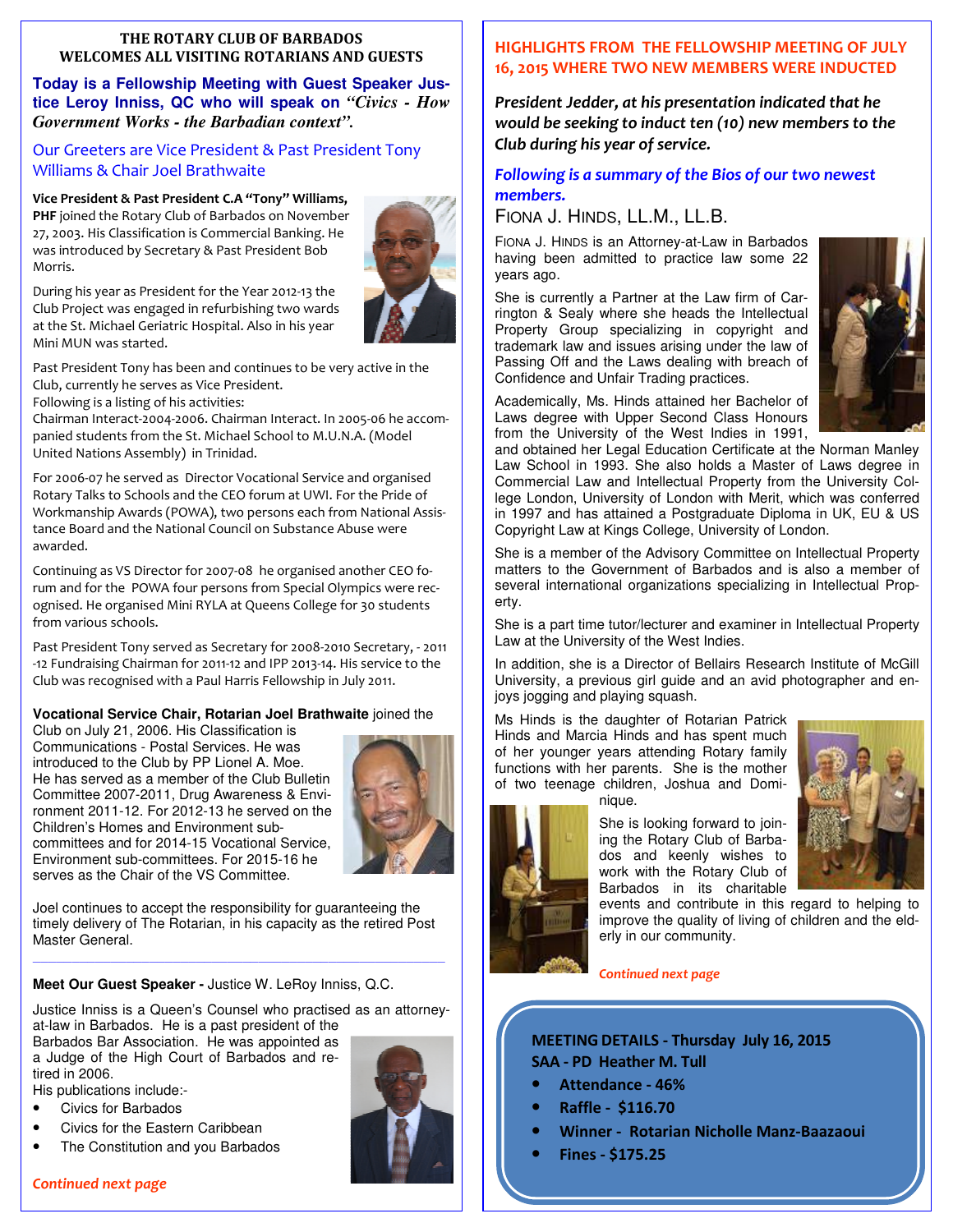#### **HIGHLIGHTS FROM THE FELLOWSHIP MEETING OF JULY 16, 2015 WHERE TWO NEW MEMBERS WERE INDUCTED (Cont'd)**

**Beverley Agard is a Director and a Family Medicine Physician at Harts Medical Clinic.** 



She attended medical school at the Mona Campus (Jamaica) of the University of the West Indies where she attained a Bachelor's Degree in Medicine and Surgery in 2003

Following internship at the Queen Elizabeth Hospital she spent one year doing community-based medicine at various polyclinics in Barbados, which encompassed exposure to a diverse group of specialties. She then had a two year stint at the Geriatric hospital where she was responsible for the care of the nation's elderly. Following this she joined a comprehensive family medicine practice at Brigade House Medical Clinic from 2007 until 2012 which fostered her love for family medicine. During this period until today she functioned as the attending physician at the Spooner's Hill Senior Citizens Nursing Home, as well

as to a number of home-based patients. She has a special interest in community fitness and obesity management given the nation's high rate of obesityrelated chronic illnesses. She has a love for Ballroom and

Latin dancing. She is an avid hiker and was a member of the Duke of Edinburg Award scheme as a teenager and still maintains a relationship with them to date.

She looks forward to the opportunity provided by the Rotary Club of Barbados to participate in any charitable events that can improve the quality of life and well-being of fellow Barbadians.

——————————————————————————————

#### *ROTARY IN THE COMMUNITY - COMMUNITY CHALLENGE Report by DR Douglin*

The aim of the Community Challenge Committee is to recognize and assist with the wellbeing of needy individuals or organizations in the community during the Rotary year 2015-16, that is, to complete a project for a needy person in the community every month for the next 12 months.



Twelve selected Rotarians are each asked to identify a needy person or Organization and devise a method or strategy to assist that individual or Organization in alleviating their situation.

I was fortunate to be able to assist a double amputee who required construction of a ramp and metal railing at her home located in the parish of Christ Church slated for the month of July.

The first Community project is now 95% completed. We have finished the redesign and re-engineering of a ramp for a double amputee at her residence in St. Matthias, Christ Church and we have installed the rails. The ramp and rails now need to be painted.

The project costs so far have been zero dollars. Rayside Construction Ltd. and Specialized Welding and Builders Inc. donated their labour and materials to this project. Additionally, Harris Paints



donated the paint needed to complete the work.

*The painting was completed on Saturday, July 18* 

#### *ROTARY IN THE COMMUNITY - ROBOTICS WORKSHOP*

#### *A Robotics Workshop was held at the Sterling Children's Home on Saturday, July 18, 2015, from noon to 2:30 p.m.*

Mr. Gregory Grazette was the instructor for the Robotics workshop. He presently teaches Robotics and 21st Century Technology Skills in Louisville, Kentucky. He holds a B.A. in English and Linguistics from the University of the West Indies, a Dip. Ed. from the UWI, and a M.Ed. Degree in Instructional Technology from the University of Louisville. Mr. Grazette is also a National Board Certified Teacher in Career and Technical Studies. This is the highest professional certification that can be achieved by a teacher in the USA. Mr. Grazette has conducted Summer camps in Robotics in Louisville as well as in Barbados.

#### **Course/Project Description**

Robotics is the branch of mechanical engineering, electrical engineering and computer science that deals with the design, construction, operation, and application of Robots, as well as computer systems for their control, sensory feedback, and information processing.- *Wikipedia.com*

#### **Introduction to Basics of Robotics - Project Description and Structure**

In the Robotics project, students are required to design, build and program a robot, using the LEGO® MINDSTORMS® kit and other LEGO® materials. In doing so, they will gain knowledge of key science and engineering concepts. Because students are not required to have any experience with robotics, programming, or even LEGO®s, the project unfolds in phases, giving them time to absorb the many new ideas and techniques. Participants will explore the state-of-the-art field of autonomous Robotics. They will work in teams to design, build, program, test, and modify their Robots to complete specific multi-stepped challenges. Participants will also be taught how to use a variety of sensors to complete more complex tasks.

This class also features motivating robot programming competitions designed to enhance problem solving skills, build on teamspirit and develop critical thinking. Students are also encouraged to have meaningful and challenging discussions concerning the robotics assignments and projects.

Since there wouldn't be enough time to achieve all of the aforementioned objectives, a hands-on experience will be offered to the children at Sterling . They will be able to build a product and download a program to make the robot work. This experience promises to be quite engaging.

*The participants indicated that they enjoyed the session and found it useful and educational as they were able to build robots which worked.* 



*Mr. Gregory Grazette, Dr Carol, PP Michael & Mr. Ian Brewster– Both Barbadians now in Louisville, Kentucky, USA Robots assembled by students* 



*Additional Photographs are posted on our website*